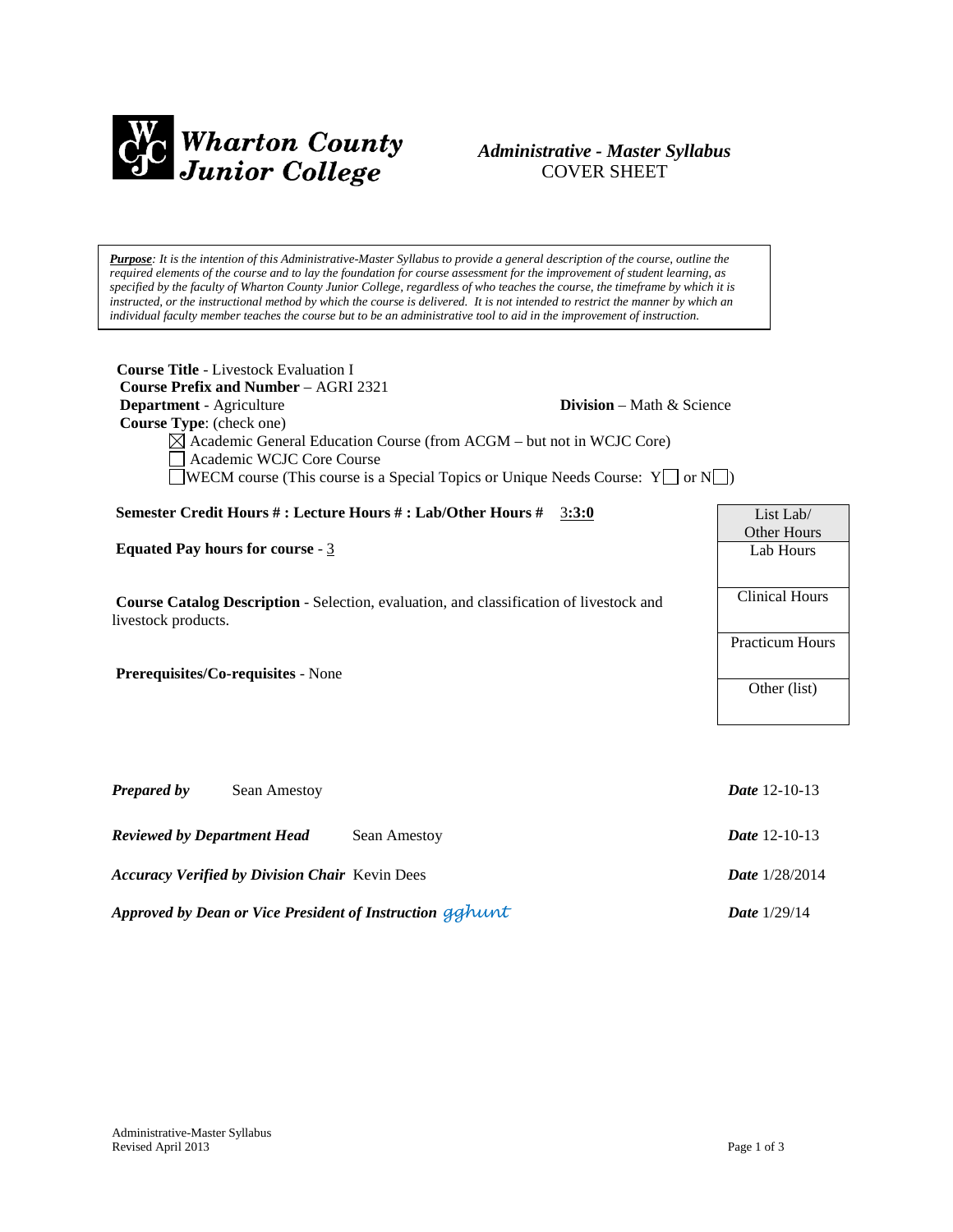

**I. Topical Outline** – Each offering of this course must include the following topics (be sure to include information regarding lab, practicum, clinical or other non-lecture instruction):

Introduction to livestock judging<br>
Indeine procedures – shows<br>
One week Judging procedures  $-$  shows Evaluation of slaughter and bree Slaughter steer evaluation and ju Breeding cattle evaluation and ju Fitting and showing cattle Slaughter lamb evaluation and ju Breeding sheep evaluation and ju Fitting and showing sheep Slaughter swine evaluation and Breeding swine evaluation and ju Fitting and showing swine Horse evaluation and judging-reasons

Topical Outline: Dedicated Instructional Time:

| Evaluation of slaughter and breeding livestock<br>Slaughter steer evaluation and judging-reasons<br>Breeding cattle evaluation and judging-reasons,<br>Fitting and showing cattle<br>Slaughter lamb evaluation and judging-reasons<br>Breeding sheep evaluation and judging-reasons,<br>Fitting and showing sheep | Two weeks<br>One week<br>Two weeks<br>One week<br>Two weeks |
|-------------------------------------------------------------------------------------------------------------------------------------------------------------------------------------------------------------------------------------------------------------------------------------------------------------------|-------------------------------------------------------------|
| Slaughter swine evaluation and judging-reasons<br>Breeding swine evaluation and judging-reasons,                                                                                                                                                                                                                  | One week                                                    |
| Fitting and showing swine                                                                                                                                                                                                                                                                                         | Two weeks                                                   |
| Horse evaluation and judging-reasons                                                                                                                                                                                                                                                                              | One week                                                    |
| <b>II.</b> Course Learning Outcomes                                                                                                                                                                                                                                                                               |                                                             |
| <b>Learning Outcomes</b><br>Upon successful completion of this course,<br>students will:                                                                                                                                                                                                                          | <b>Methods of Assessment</b>                                |
| 1. Identify the parts of the animal.                                                                                                                                                                                                                                                                              | 1. Lecture and exams.                                       |
| 2. Judge a class of four animals (beef, swine,<br>sheep) and communicate this knowledge                                                                                                                                                                                                                           | 2. Lecture, exams, and assignments.                         |
| accurately.<br>3. Identify the locations of the wholesale cuts<br>commonly derived from a beef animal, and<br>recognize the approximate percentage values of                                                                                                                                                      | 3. Lecture and exams.                                       |
| each cut to the total carcass weight.<br>4. Recognize the most desirable characteristics on<br>a front, side and rear view of the modern beef<br>animal and recognize why the characteristics                                                                                                                     | 4. Lecture, exams, and judging.                             |
| are desired and of benefit the to the beef<br>industry.                                                                                                                                                                                                                                                           | 5. Lecture, exams, and judging.                             |
| 5. Recognize the relationship between frame<br>scores and height measurements of heifers and<br>bulls and the highly desirable characteristics<br>that result from the correct frame-sized cattle.                                                                                                                | 6. Lecture, exams, and judging                              |
| 6. Recognize the correct leg set on a beef animal<br>when viewed from the front, side and rear, and<br>identify the common structural unsoundness                                                                                                                                                                 |                                                             |
| that may occur.                                                                                                                                                                                                                                                                                                   | 7. Lecture and exams.                                       |
| 7. Describe the most distinguishable<br>characteristics of the modern breeds.                                                                                                                                                                                                                                     | 8. Lecture and exams.                                       |
| 8. Identify the USDA market classes and grades.                                                                                                                                                                                                                                                                   |                                                             |

#### **II.** Course Learning Outcome